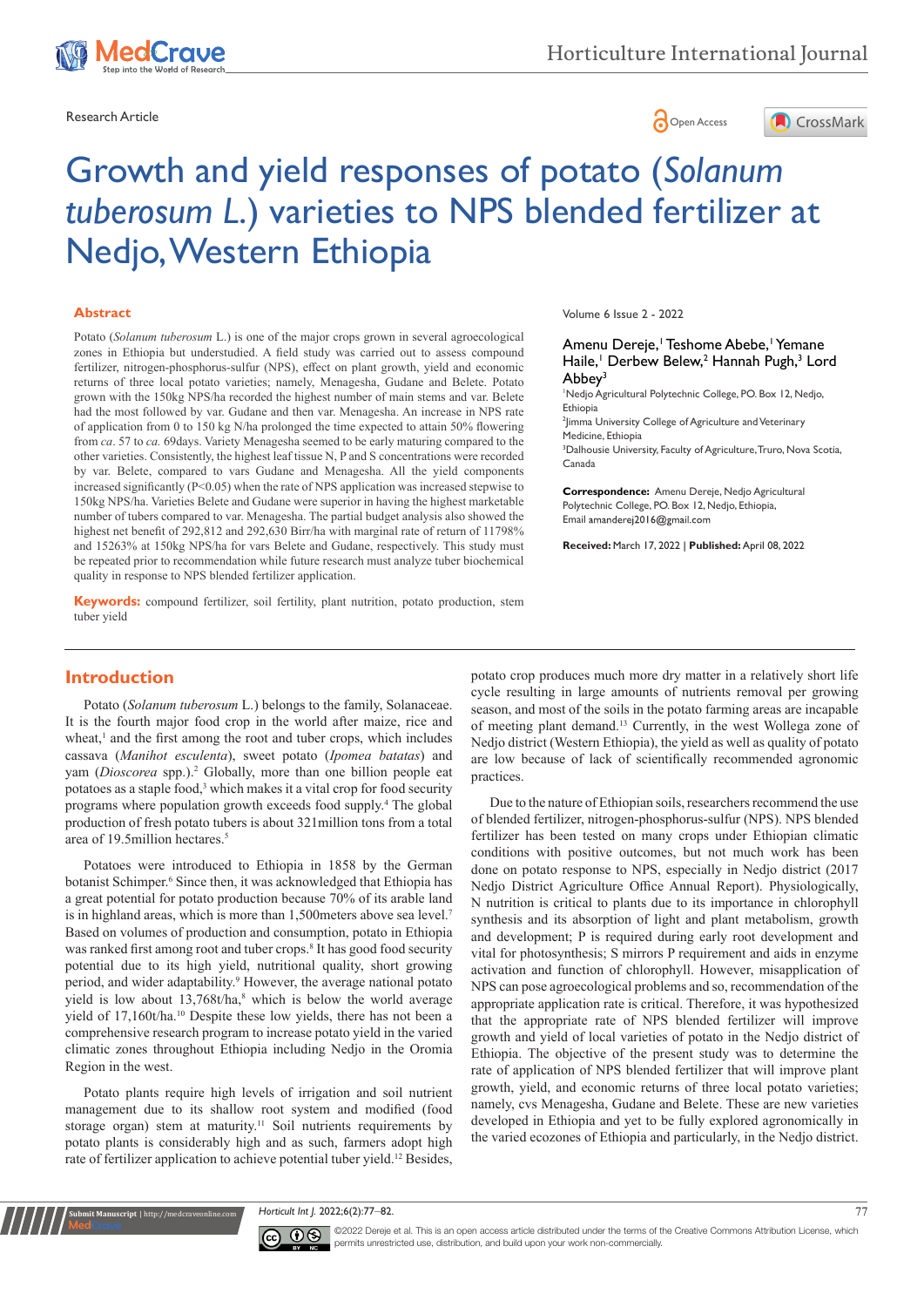*Growth and yield responses of potato (Solanum tuberosum L.) varieties to NPS blended fertilizer at Nedjo, Western Ethiopia*

# **Materials and Methods**

#### **Location**

The experiment was conducted between July and October 2019 at Nedjo ATVET College, West Wollega Zone of the Oromia National Regional State (western Ethiopia) (Figure 1). Nedjo is located at latitude: 9° 30' 00" N; longitude: 300° 30' 00" E; and 1735m above sea level.



**Figure 1** Main stem and 50% flowering of three potato varieties as influenced by nitrogen-phosphorus-sulfur (NPS) blended fertilizer.

**Table 1** Description and source of potato varieties

**No Variety Accession Code Year of release Breeding Center Recommended altitude (m.a.s.l)a** Gudane CIP-386423.13 2006 HARC 1600-2800 Belete CIP-393371.58 2009 HARC 1600-2800 Menagesha CIP-374080.5 1993 HARC Above 2400

*Source:* MANR (2016) as cited by Tessema *et al.* (2020); ameters above sea level.

#### **Experimental Procedure and crop management**

The experimental field was ploughed using oxen (local farmers practice) to a depth of about 25-30cm and the plot was levelled off manually prior to planting. Two uniform and well sprouted seed tubers were planted at a depth of approximately, 5-7cm.15 50% of the different rates of NPS blended fertilizer treatments were applied at planting and the other half were applied two weeks after emergence. The plants were rain-fed throughout the growing period.

#### **Data Collection and Analysis**

The two outer rows were used as border plants and were not used for data collection.

*Plant Growth and Yield Parameters*: Plant height was measured from the ground level to the top of the plant 70days after planting (i.e., at flowering stage). Days to 50% flowering was determined by the number of days from the date of planting to the date at which 50% of the plants produce flowers. The sprouted stems of 10 randomly selected hills were counted and the mean number per hill was recorded at the flowering stage per treatment. Marketable tubers included tubers greater or equal to 25g weight, free from disease and insect attack, and free from defects. Potato tubers with size less than 25g, mechanically damaged with defects, and disease and insect pest attack were considered unmarketable. Tubers weighing between 16- 50g were considered (small), and those weighing between 51-100g were classified as medium, and those tubers greater than 100g were classified as large.<sup>16</sup>

Total tuber N was determined using the Kjeldhal method.17 Tuber samples were sent to Jimma University College of Agriculture and Veterinary Medicine laboratory for analysis. Agronomic nutrient use

The annual mean minimum and maximum temperatures of the location is between  $12^{\circ}$ C and  $26^{\circ}$ C, respectively. The annual rainfall varies between 1200mm to 1600mm according to the Nedjo Meteorological Station.

#### **Experimental Materials**

Three improved potato varieties used for the study were cvs Menagesha, Gudane and Belete. The varieties were newly released by Holeta Agricultural Research Centre, Holeta. Fifty (50)kg of NPS blended fertilizer containing approximately, 9% N, 18% P and 3.5% S with the remaining being fine river sand as filler was used in Table 1.

#### **Treatments and Experimental Design**

The treatments consisted of four rates of NPS (i.e., 0, 50, 100 and 150kg/ha) and three potato varieties (i.e., vars Gudang, Belete and Menagesha). The experiment was arranged in a randomized complete block factorial design with four replications (i.e., 4x3x4=48 treatment combinations). The gross plot size was  $3m \times 3m$  ( $9m^2$ ) and the distance between adjacent plots and blocks was 0.5m and 1m, respectively. The subplot size was  $1.5m \times 2.4m (3.6m^2)$ . There were four rows and 10 plants per row. The between and within row spacing was 75cm and 30cm, respectively.14 Data were collected from the central rows by excluding one row from each side of the plot and one plant from both ends of the row.

efficiency (ANUE) is defined as the economic production obtained per unit of nutrient applied. This index is usually used as a short-term indicator of the impact of applied nutrients on productivity and as input data for nutrient recommendations with reference to control plot yield, and was calculated according to the equation of Dobermann<sup>18</sup>:

Agronomic Nutrient UE = 
$$
\frac{Yield_F - Yield_{WF}}{F_{applied}}
$$

Where Yield<sub>F</sub> is potato tuber yield of the fertilized plot; Yield<sub>WF</sub> is potato tuber yield in the control plot; and  $F_{\text{anplied}}$  is quantity of fertilizer applied.

*Potato Tuber Quality Variables:* Potato Tuber dry matter content (%) was determined from randomly selected tubers and then washed, chopped, and mixed. A sample of 200g was dried at 70°C until constant dry weight was attained. The dry matter was then calculated as:

$$
Dry matter (%) = \frac{Weight of sample after drying (g)}{Initial weight of sample (g)} \times 100
$$

*Specific gravity of potato tubers:* This was determined from 5kg of potato tubers that were randomly selected from each treatment and washed, weighed in air and followed by re-weighing the same tubers suspended in water. The specific gravity of the tubers was then calculated as:

$$
Specific\ gravity = \frac{Weight\ in\ air}{Weight\ in\ coin\ weight\ in\ wate}
$$

#### Weight in air - weight in water

#### **Statistical Analysis**

All data were subjected to analysis of variance using SAS statistical software version 9.3. The difference between treatment means was compared using the least significant difference method at the 5% level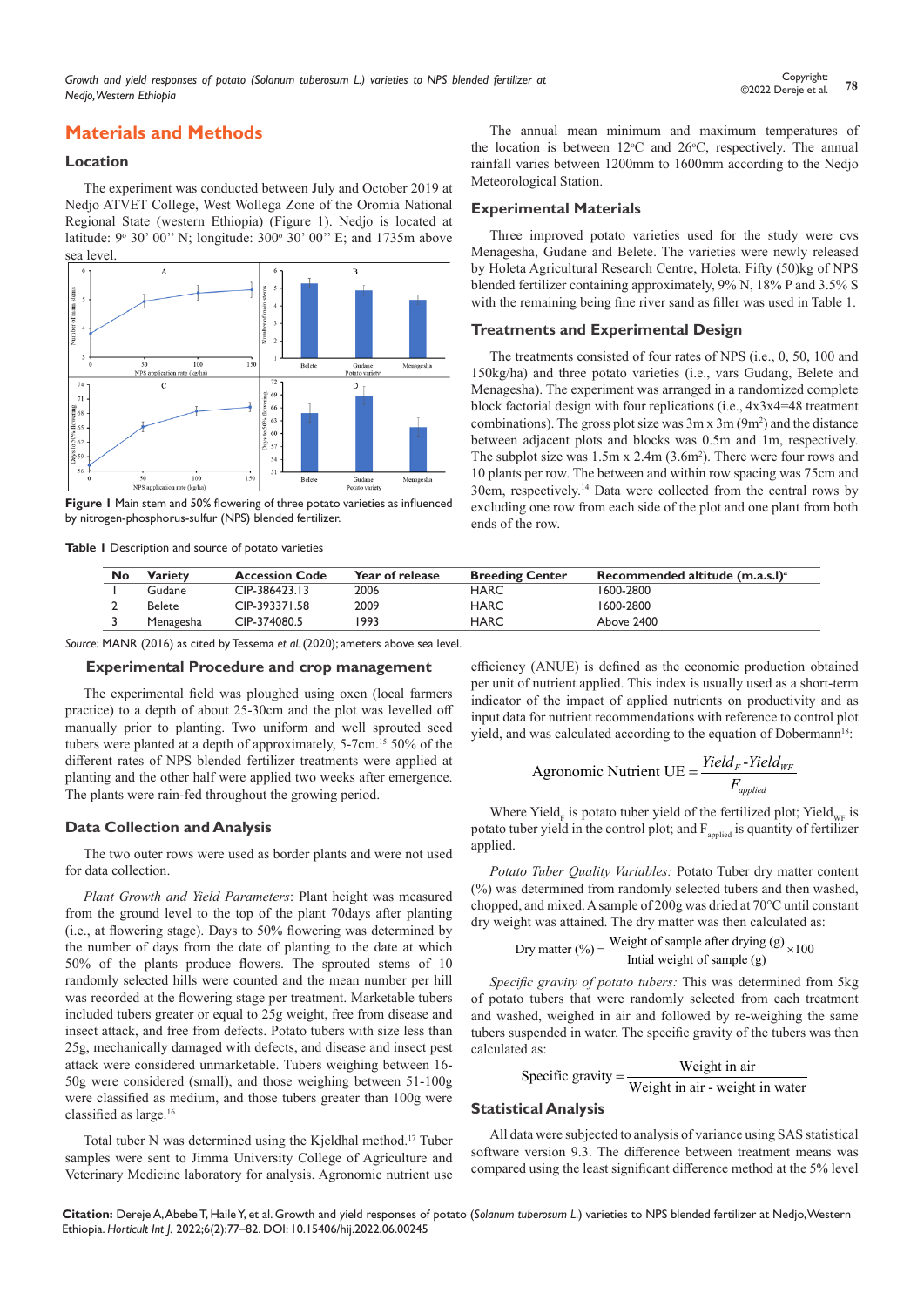of significance and correlation analysis among the variables was also performed. Graphs were plotted using Microsoft Excel.

# **Results and discussion**

#### **Plant growth and flower production components**

The main effects of potato variety and NPS rate on the number of main stems (sprouts) per seed potato were highly significant (P<0.01) (Figure 1A&B) while the interaction effect was non-significant (P>0.05). Potato grown with the 150kg NPS/ha recorded the highest number of main stems, which is statistically at par with those of the 50 and 100kg NPS/ha treatments (Figure 1A).

Variety Belete was superior in affecting the number of main stems followed by var. Gudane and then var. Menagesha (Figure 1B). This might be due to the inherent genotypic variation in the number of buds per tuber in addition to the size of the tubers, physiological age of the seed, storage condition, and number of viable sprouts at planting. According to Masarirambi et al.,<sup>19</sup> seed tuber size, environmental variations and genetic factors of the varieties and agronomic practices *viz*., mother tuber size and plant spacing also have a significant influence on the number of potato stems.

The main effects of potato variety and NPS on days to 50% flowering were highly significant (P<0.01) while the interaction effect was not significant (P>0.05) (Figure 1C-D). An increase in NPS blended fertilizer rate of application from 0 to 150kg N/ha prolonged the time expected to attain 50% flowering from *ca*. 57 to *ca.* 69 days (Figure 1C). It is possible that an increase in the application rate of the NPS blended fertilizer may have promoted vegetative growth of the potato plants which in turn, delayed flower production. Simon and Selemawit (2019) made similar observation on delayed flowering of potato plants to *ca*. 65days at 150kg/ha NPS rate while the shortest time was *ca*. 52days under 100kg NPS/ha application rate. Among the different potato varieties, var. Menagesha was the earliest to reach the 50% flowering stage followed by var. Belete and then var. Gudane (Figure 1D). These differences in days of flowering among the different potato varieties are most probably associated with the genetic makeup of the varieties. Furthermore, the main effects of NPS and variety significantly (P<0.01) influenced days to 90% maturity of the potato plants whereas their interactions had no significant (P<0.05) effect (Table 2). The increase in application rate of NPS from 0 to 150kg/ha delayed the number of days to 90% plant maturity of all the potato varieties. Variety Menagesha seemed to be early maturing compared to the other varieties. The prolonged physiological maturity of the crop may be due to increased N levels as NPS was increased leading to extended vegetative growth and delayed reproductive development.

Plant height was significantly  $(P<0.01)$  influenced by the main effects of NPS and potato variety and their interactions (Table 2). As earlier observed by Simon and Selemawit<sup>20</sup> indicated that an increase in the rate of NPS from 0 to 15 kg/ha increased the mean plant height of the individual potato varieties. Overall, var. Gudane followed by var. Belete had the highest plant height while var. Menagesha was the shortest (Table 2).

#### *Leaf tissue N, P and S concentration*

Leaf tissue N concentration was significantly  $(P<0.01)$  influenced by the main effects of NPS and variety but not their interaction (Figure 2A&2B). Increasing NPS application rate from 0 to 150kg NPS/ha resulted in a gradual increase in leaf tissue N concentration from *ca*. 0.032% to *ca*.

0.244% (Figure 2A). Nitrogen is a very important nutrient to potato production and optimum leaf tissue N can be associated with optimum tuber yield and quality.21 Leaf tissue concentration of P and S followed similar trend (Figure 2C&2F). Unlike N, the leaf tissue accumulation of P (Figure 2C) and S (Figure 2D) increased slowly from application rate from 0 to 50kg NPS/ha before rising sharply from application rate of 50 to 100kg NPS/ha and slowly peaked at 150kg NPS/ha. Consistently, the highest leaf tissue N, P and S concentrations were recorded by var. Belete, compared to vars Gudane and Menagesha (Figure 2B, 2D&2F). Thus, the different varieties demonstrated genetic variability for N, P and S uptake efficiency (*i.e*., the efficiency with which the crop captures available nutrient) and utilization efficiency (i.e., the efficiency with which nutrient is taken up). These indices are determinants of crop productivity and dry matter yield.<sup>22</sup> Increases in leaf tissue N, P and S is required to improve plant physiological activities like photosynthesis leading to improved plant growth, development, and productivity.



**Figure 2** Leaf nutrients concentration of three potato varieties as influenced by nitrogen-phosphorus-sulfur (NPS) blended fertilizer.

#### *Tuber yield and quality components*

Potato tuber yield components i.e., total number of harvested tubers, and numbers of marketable and unmarketable tubers were significantly (P<0.01) affected by NPS application and variety except (Figure 3A-H). However, there was a non-significant  $(P>0.05)$  effect of variety on total number of tubers per hill (data not presented). All the yield components increased significantly (P<0.05) when the rate of NPS application was increased stepwise to 150kg NPS/ha. The total number of tubers was increased by the highest NPS application rate of 150kg/ha (Figure 3A). Varieties Belete and Gudane were superior in having the highest marketable number of tubers compared to var. Menagesha (Figure 3B). The trend in the potato yield components affected the fin.

The percentage number of unmarketable potato tubers were not statistically (P>0.05) different among the fertilizer treatments (Figure 3C). However, the proportion of the number of tubers that cannot be marketed was least in var. Belete followed by var. Gudane, but highest in var. Menagesha (Figure 3D).

The average tuber weight of potato was significantly (P<0.005) affected by variety x NPS interaction but not the individual main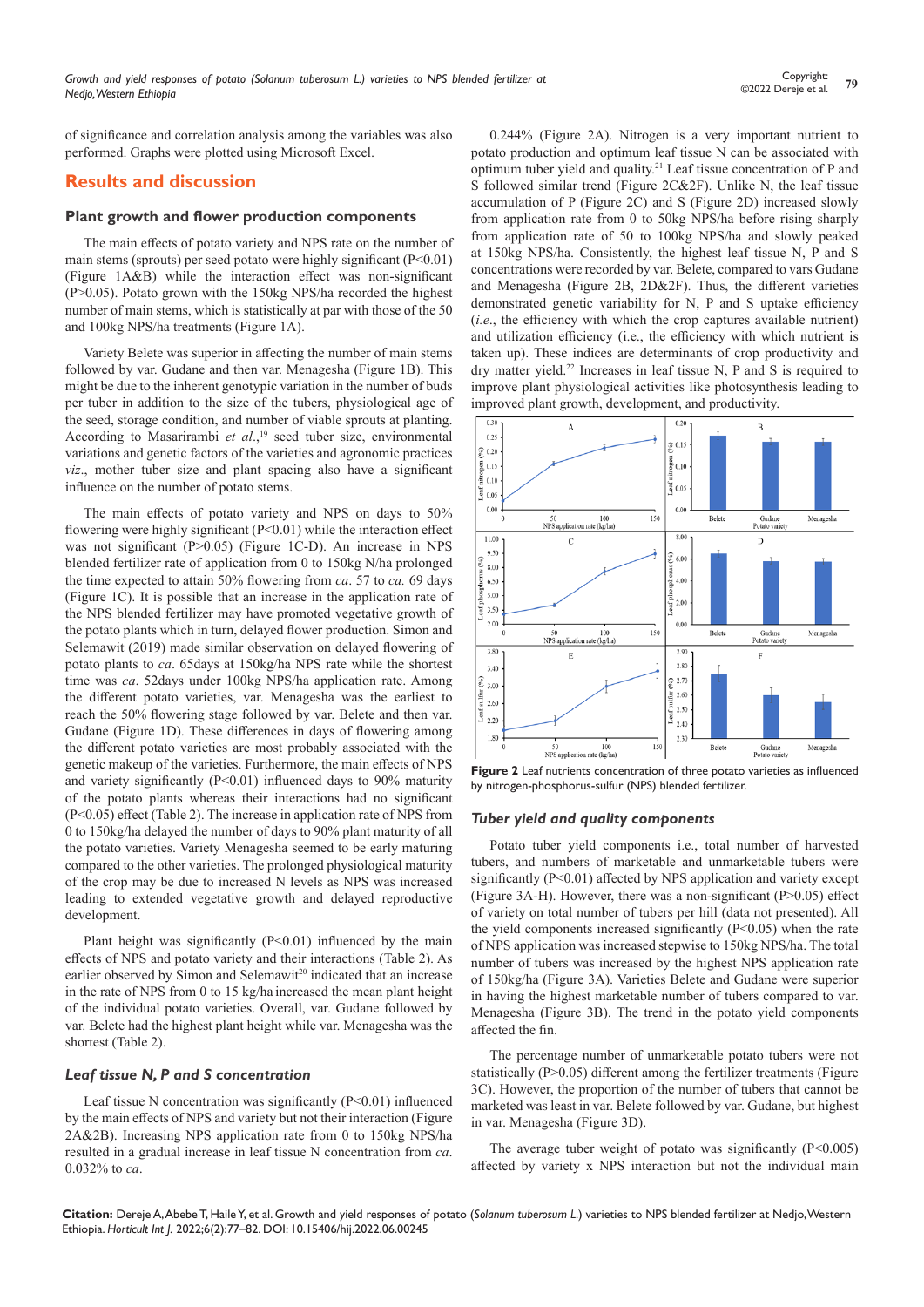effects (Table 2). Increasing NPS application rate increased tuber fresh weight, irrespective of variety. The highest response of the potato varieties was when 150kg NPS/ha was applied. For instance, tuber weights of vars Belete, Gudane and Menagesha were increased by 39.5%, 60.9% and 35.5%, respectively, as NPS application rate was increased from 0 to 150kg NPS/ha. There was a strong association (r=0.89, P<0.002) between average weight of tuber and tuber yield. The treatment trend was 150>100>50kg NPS/ha for the average tuber weight and total and marketable tuber yield (Table 2 and Figure 3E&F). The increase in mean tuber weight and total and marketable yields in response to increased application rate of NPS fertilizer can be ascribed to faster plant growth, more foliage and increase in leaf area. Additionally, the resultant increase in the supply of P-containing fertilizer may have induced root development and the formation of larger tubers and tuber weight. The percentage of unmarketable tuber yield were highest in the control plot and was reduced as NPS rate increased from 0 to 150kg/ha (Figure 3G). For the varieties, the percentage unmarketable yield was highest in var. Menagesha but low and similar in vars Belete and Menagesha (Figure 3H). The significant (P<0.05) difference among varieties for unmarketable yield of potato tubers can be attributed to differences in genotypic characteristics such as adaptability, time to crop maturity and probably, tolerance to environment stressors.



**Figure 3** Tuber yield components of three potato varieties as influenced by nitrogen-phosphorus-sulfur (NPS) blended fertilizer.

Variations in potato variety had a significant (P<0.05) influence on specific gravity and dry matter content of potato tubers whereas NPS rate alone and NPS x variety interaction were not significant (P>0.05) (data not presented). The trend for the specific gravity was var. Belete  $(1.11\text{kg/m}^3)$  > var. Gudane  $(1.09\text{kg/m}^3)$  = var. Menagesha  $(1.08\text{kg/m}^3)$ . The trend for the dry matter content was Belete  $(24.5\%)$  = Gudane  $(24.1\%)$  > Menagesha (22.6%). This result aligns with the study by Wassu (2016) who also reported high dry matter content of var. Belete compared to 17 other potato varieties grown in Ethiopia. Imbalance in plant nutrients can cause imbalance in shoot-to-root ratio and reabsorption of materials like water, nutrients, and macromolecules from tubers, which often leads to reduced tuber size and weight and increased unmarketable tubers.23 Lemma *et al*. 24 Reported a maximum total tuber yield of 40.5t/ha for var. Belete, which is not different from the tuber yield four other varieties i.e., vars Gudane, Gabissa, Gorebella and Bedassa. The yield differences might be due to genetic factors playing an important role in stolon development and the tuberization process.

### *Partial budget analysis*

Partial budget analysis of net benefit, total cost and marginal rate of returns are presented in Table 3. Cost and benefit information is a prerequisite for a farmer to make decision on any new technology. The results in the present study indicated that the application of NPS blended fertilizer and the introduction of new potato variety resulted in a higher net benefit (Table 3). All the economic indices increased as NPS application rate increased, irrespective of the variety. The results demonstrated a maximum net benefit (NB) of 292,812 Ethiopian Birr (equivalent to \$5,741USD) and 292,630 Ethiopian Birr per hectare (equivalent to \$5,738USD) with an acceptable marginal rate of returns (MRR) of 11798% and 15263% for treatment 150kg NPS/ha applied to vars Belete and Gudane, respectively (Table 3).

Although var. Belete seemed to have done best overall for agronomic performance and yield (Table 2 & Figure 3), var. Gudane seemed to be potentially more profitable for farmers as demonstrated in Table 3. The lowest NB of Birr 86616/ha was recorded by var. Menagesha in the control plot.25

|  | Table 2 Days to 90% flowering, plant height and tuber yield of three potato    |  |  |  |  |
|--|--------------------------------------------------------------------------------|--|--|--|--|
|  | varieties as influenced by nitrogen-phosphorus-sulfur (NPS) blended fertilizer |  |  |  |  |

| <b>NPS</b><br>rate<br>(kg/ha) | Days<br>to 90%<br>maturity | Plant<br>height<br>(cm) | Mean tuber<br>fresh weight<br>(g) | <b>Marketable</b><br>tuber yield<br>(t/ha) |  |  |  |
|-------------------------------|----------------------------|-------------------------|-----------------------------------|--------------------------------------------|--|--|--|
|                               | var. Belete                |                         |                                   |                                            |  |  |  |
| 0                             | 110.7e                     | 53.5f                   | 52.5de                            | 13.8d                                      |  |  |  |
| 50                            | 112.0d                     | 59.Icde                 | 55.9de                            | 19.5cd                                     |  |  |  |
| 100                           | 113.4c                     | 60.8bc                  | 74.6a                             | 28.0b                                      |  |  |  |
| 150                           | 114.0c                     | 62.6 <sub>b</sub>       | 73.2ab                            | 41.2a                                      |  |  |  |
|                               | var. Gudane                |                         |                                   |                                            |  |  |  |
| 0                             | 113.7c                     | 52.5f                   | 48.5ef                            | 14. I d                                    |  |  |  |
| 50                            | 115.4 <sub>b</sub>         | 57.7de                  | $51.5$ de                         | 19.6bcd                                    |  |  |  |
| 100                           | 116.0 <sub>b</sub>         | 59.5cd                  | 65.8bc                            | 24.1bc                                     |  |  |  |
| 150                           | l 17.0a                    | 65.7a                   | 78.0a                             | 41.2a                                      |  |  |  |
|                               |                            | var. Menagesha          |                                   |                                            |  |  |  |
| 0                             | 107.2g                     | 49.8g                   | 40.1f                             | 12.0 <sub>d</sub>                          |  |  |  |
| 50                            | 110.0f                     | 57.0e                   | 49.6e                             | 14.5d                                      |  |  |  |
| 100                           | 111.0c                     | 58.8cde                 | 59.0cd                            | 18.6cd                                     |  |  |  |
| 150                           | l I 2.0d                   | 60.6bc                  | 54.3de                            | 18.3cd                                     |  |  |  |
| CV(%)                         | 0.30                       | 2.30                    | 8.6                               | 22.6                                       |  |  |  |

Differences in alphabetical letters denote significant difference at P≤0.05; CV is coefficient of variation.

**Table 3** Partial budget analysis of marketable tuber yield of potato as influenced by NPS fertilizer rates and Variety at Nedjo

| <b>NPS</b><br>rate | <b>AMY</b><br>(t/ha) | <b>GFB</b><br>(ETB/<br>ha) | TVC (ETB/ha) | <b>NB</b><br>(ETB/<br>ha) | <b>MRR</b><br>(%) |  |
|--------------------|----------------------|----------------------------|--------------|---------------------------|-------------------|--|
| (kg/ha)            |                      |                            | var. Belete  |                           |                   |  |
| 0                  | 12.393               | 99144                      | 0            | 99144                     | 0                 |  |
| 50                 | 17.505               | 140040                     | 2300         | 137740                    | 1678              |  |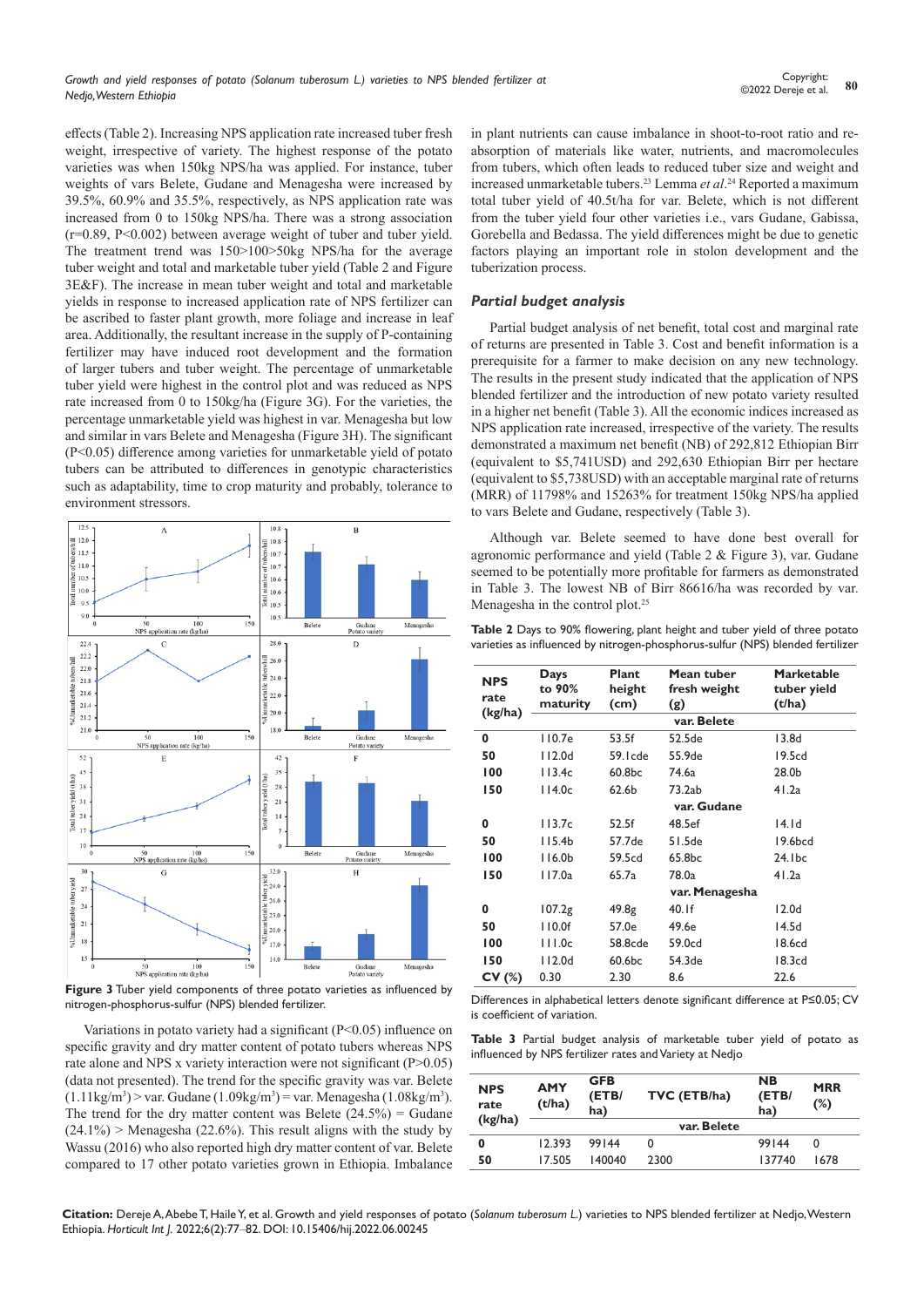Table Continued...

| <b>NPS</b><br>rate | <b>AMY</b><br>(t/ha) | <b>GFB</b><br>(ETB/<br>ha) | TVC (ETB/ha) | <b>NB</b><br>(ETB)<br>ha) | <b>MRR</b><br>$(\%)$ |  |  |  |
|--------------------|----------------------|----------------------------|--------------|---------------------------|----------------------|--|--|--|
| (kg/ha)            | var. Belete          |                            |              |                           |                      |  |  |  |
| 100                | 25.191               | 201528                     | 3100         | 198428                    | 7586                 |  |  |  |
| 150                | 37.089               | 296712                     | 3900         | 292812                    | 11798                |  |  |  |
|                    | var. Gudane          |                            |              |                           |                      |  |  |  |
| 0                  | 12.654               | 101232                     | 0            | 101232                    | 0                    |  |  |  |
| 50                 | 17.613               | 140904                     | 2050         | 138854                    | 1835                 |  |  |  |
| 100                | 21.672               | 173376                     | 2850         | 170526                    | 3959                 |  |  |  |
| 150                | 37.035               | 296280                     | 3650         | 292630                    | 15263                |  |  |  |
|                    | var. Menagesh        |                            |              |                           |                      |  |  |  |
| 0                  | 10.827               | 86616                      | 0            | 86616                     | 0                    |  |  |  |
| 50                 | 13.05                | 104400                     | 2050         | 102350                    | 768                  |  |  |  |
| 100                | 16.704               | 133632                     | 2850         | 130782                    | 3554                 |  |  |  |
| 150                | 16.488               | 131904                     | 3650         | 128254                    | D                    |  |  |  |

AMY, Adjusted marketable yield; GFB, Gross field benefit; TVC, Total variable cost; NB, Net benefit; MRR, Marginal rate of return; D, Dominated treatments; NPS cost, 16 Birr kg<sup>-1</sup>. The selling price of potato at the local market at the harvest time was estimated at Birr 800/quintal, and average purchasing costs for different variety of potato seed = Birr 13/kg.

# **Conclusion**

The three different potato varieties i.e., vars Belete, Gudane and Menagesha differentially responded to the different application rates of NPS blended fertilizer. In terms of agronomic performance including total yield and proportion of marketable yield, there was a consistent trend where var. Belete followed by var. Gudane performed better than var. Menagesha, especially as NPS rate increases from 0 to 150kg/ha. The *ca*. 41.2t/ha achieved by applying 150kg NPS/ha to vars Belete and Gudane is comparable to yields in major growing countries like USA (47.2t/ha), Netherlands (45.7t/ha) and Japan  $(47.7t/ha)$ .<sup>10</sup> Potato quality indices like specific gravity and dry matter content were all high in var. Belete compared to vars Gudane and Menagesha. This implies var. Belete will be good for processing, but for a return on investment, var. Gudane will be a good candidate for farmers and for use as a cooking potato. However, this study needs to be repeated under different agro-ecological zones in Nedjo district of Ethiopia prior to recommendation to farmers.26

# **Acknowledgements**

The authors acknowledge the Agricultural Transformation through Stronger Vocational Education (ATTSVE) for providing training for this study.

# **Funding**

The authors acknowledge Global Affairs Canada for providing funding for this study through the ATTSVE Project.

# **References**

- 1. [Rykaczewska K. The impact of high temperature during growing season](https://www.semanticscholar.org/paper/The-Impact-of-High-Temperature-during-Growing-on-to-Rykaczewska/866cbb481e9b22e35c2bcebdd9637d828fbb65df)  [on potato cultivars with different response to environmental stresses.](https://www.semanticscholar.org/paper/The-Impact-of-High-Temperature-during-Growing-on-to-Rykaczewska/866cbb481e9b22e35c2bcebdd9637d828fbb65df)  *[American journal of plant sciences](https://www.semanticscholar.org/paper/The-Impact-of-High-Temperature-during-Growing-on-to-Rykaczewska/866cbb481e9b22e35c2bcebdd9637d828fbb65df)*. 2013;2013.
- 2. FAO. FAOSTAT Agricultural data. Provisional 2003 Production and Production Indices Data. Crop primary. 2004.
- 3. [Ahmed S, Zhou X, Pang Y, et al. Improving starch‐related traits in](https://onlinelibrary.wiley.com/doi/abs/10.1002/star.201700113)  [potato crops: achievements and future challenges.](https://onlinelibrary.wiley.com/doi/abs/10.1002/star.201700113) *Starch‐Stärke*. [2018;70\(9‒10\):1700113.](https://onlinelibrary.wiley.com/doi/abs/10.1002/star.201700113)
- 4. [Birch PR, Bryan G, Fenton B, Gilroy EM, Hein I, et al. Crops that](https://link.springer.com/article/10.1007/s12571-012-0220-1)  [feed the world 8: potato: are the trends of increased global production](https://link.springer.com/article/10.1007/s12571-012-0220-1)  sustainable? *Food Security*[. 2012;4\(4\):477‒508.](https://link.springer.com/article/10.1007/s12571-012-0220-1)
- 5. Ebrahimi M, Mokhtari A, Moradi K, Khanahmadi M. Self-sufficiency program for production of virus–free seedtubers of potato varieties. Agricultural Biotechnology Research Institute. *Organization of agricultural research, education and extension.Iran (Tehran).*   $2015;1-66.$
- 6. [Pankhurst R. Notes for a history of Ethiopian Agriculture.](https://www.africabib.org/rec.php?RID=P00045202) *Ethiopian Observer*[. 1964;7:210‒240.](https://www.africabib.org/rec.php?RID=P00045202)
- 7. [Tolessa ES, Belew D, Debela A, Kedi B. Effect of Nitrogen Rates and](https://www.omicsonline.org/open-access/effect-of-nitrogen-rates-and-irrigation-regimes-on-water-use-efficiencyof-selected-potato-varieties-in-jimma-zone-west-ethiopia-2329-8863-1000244.php?aid=82435)  [Irrigation Regimes on Water Use Efficiency of Selected Potato Varieties](https://www.omicsonline.org/open-access/effect-of-nitrogen-rates-and-irrigation-regimes-on-water-use-efficiencyof-selected-potato-varieties-in-jimma-zone-west-ethiopia-2329-8863-1000244.php?aid=82435)  [in Jimma Zone, West Ethiopia.](https://www.omicsonline.org/open-access/effect-of-nitrogen-rates-and-irrigation-regimes-on-water-use-efficiencyof-selected-potato-varieties-in-jimma-zone-west-ethiopia-2329-8863-1000244.php?aid=82435) *Adv Crop Sci Tech*. 2016;4(244):2.
- 8. [CSA. Agricultural Sample Survey Report on Area and Production](https://searchworks.stanford.edu/view/5757166)  [\(Private Peasant Holdings Meher Season.](https://searchworks.stanford.edu/view/5757166) *Central Statistical Agency of [Ethiopia, Statistical Bulletin](https://searchworks.stanford.edu/view/5757166)*. 2017.
- 9. [Ayalew T, Struik PC, Hirpa A. Characterization of seed potato \(Solanum](https://agris.fao.org/agris-search/search.do?recordID=NL2020009037)  tuberosum L.) storage, pre-planting treatment and marketing systems in [Ethiopia: The case of West‒Arsi Zone.](https://agris.fao.org/agris-search/search.do?recordID=NL2020009037) *African journal of agricultural research*[. 2014;9\(15\):1218‒1226.](https://agris.fao.org/agris-search/search.do?recordID=NL2020009037)FAO.
- 10. FAO. Food and agriculture Organization the United Nations Statistics Division 2014.
- 11. [Mitiku M, Tolasa M, Bekele M. Effects of Blended NPS Fertilizer](https://www.arcjournals.org/pdfs/ijrsas/v5-i5/4.pdf)  [and Composted Cattle Manure Rates on Potato \(Solanum tuberosum](https://www.arcjournals.org/pdfs/ijrsas/v5-i5/4.pdf)  L.) Production: A Review. *[International Journal of Agriculture &](https://www.arcjournals.org/pdfs/ijrsas/v5-i5/4.pdf)  Agribusiness*[. 2019;5\(2\):118‒129.](https://www.arcjournals.org/pdfs/ijrsas/v5-i5/4.pdf)
- 12. Bekunda M, Sanginga N, Woomer PL. Restoring soil fertility in sub-Sahara Africa. *[Advances in agronomy](https://www.sciencedirect.com/science/article/pii/S0065211310080041)*. 2010;108:183-236.
- 13. [Islam Md M, Akhter S, Majid NM, Ferdous J, Alma MS. Integrated](https://citeseerx.ist.psu.edu/viewdoc/download?doi=10.1.1.1056.1021&rep=rep1&type=pdf)  [nutrient management for potato \(Solanum tuberosum\) in grey](https://citeseerx.ist.psu.edu/viewdoc/download?doi=10.1.1.1056.1021&rep=rep1&type=pdf)  terrace soil (AricAlbaquipt). *[Australian Journal of Crop Science.](https://citeseerx.ist.psu.edu/viewdoc/download?doi=10.1.1.1056.1021&rep=rep1&type=pdf)* [2013;7\(9\):1235‒1241.](https://citeseerx.ist.psu.edu/viewdoc/download?doi=10.1.1.1056.1021&rep=rep1&type=pdf)
- 14. Ababiya A. *[Integrated use of NPS blended fertilizer and cattle manure](http://cgspace.cgiar.org/bitstream/10568/97030/1/thesis_amin_2018.pdf)  [on growth, yield and quality of potato \(Solanum tuberosum L.\) under](http://cgspace.cgiar.org/bitstream/10568/97030/1/thesis_amin_2018.pdf)  [Dabo Ghibe Kebele, Seka Werada of Jimma Zone, Southwest Ethiopia](http://cgspace.cgiar.org/bitstream/10568/97030/1/thesis_amin_2018.pdf)* [\(Doctoral dissertation, Jimma University\). 2018.](http://cgspace.cgiar.org/bitstream/10568/97030/1/thesis_amin_2018.pdf)
- 15. Mahmood M, MA Hussain, Farooq K. "Aallo Ki Kasht" 9 p. National Potato Programme, NARC. 2001;59p.
- 16. Lung'aho C, Lemaga B, Nyongesa M, Gildermacher P, Kinyale P, et al. Commercial seed potato production in eastern and central Africa. *Kenya Agricultural Institute*. 2007;140.
- 17. Bremner JM, CS Mulvaney. Nitrogen-Total. In: A.L. Page, R.H. Miller, and D.R. Keeney (eds.). Methods of soil analysis. Part 2. *Soil Sci Soc Am Inc Madison, WI.* 1982:595-624.
- 18. Dobermann A. Nutrient use efficiency-measurement and management. Paper presented at the Proc. of International Fertilizer Industry Association (IFA) Workshop on Fertilizer Best Management Practices., Brussels, Belgium. 2007. 28p.
- 19. [Masarirambi MT, Mandisodza FC, Mashingaidze AB, Bhebhe E.](https://www.fspublishers.org/published_papers/63763_..pdf)  [Influence of plant population and seed tuber size on growth and](https://www.fspublishers.org/published_papers/63763_..pdf)  [yield components of potato \(Solanum tuberosum\).](https://www.fspublishers.org/published_papers/63763_..pdf) *Int J Agric Biol*. [2012;14:545–549.](https://www.fspublishers.org/published_papers/63763_..pdf)
- 20. Simon Koroto, Selemawit Dula. Response of Potato (Solanum Tuberosum L.), To Nps Fertilizer Application on Growth Parameters at Mizan ‒Aman, South West Ethiopia. *Journal of Agriculture and Crops*. 2019;5:65‒70.
- 21. [Ruža A, Skrabule I, Vaivode A. Influence of nitrogen on potato](https://sciendo.com/pdf/10.2478/prolas-2013-0043)  [productivity and nutrient use efficiency.](https://sciendo.com/pdf/10.2478/prolas-2013-0043) *Proceedings of the Latvian [Academy of Sciences. Section B](https://sciendo.com/pdf/10.2478/prolas-2013-0043)*. 2013;67(3):247‒253.
- 22. [Hirel B, Le Gouis J, Ney B, Gallais A. The challenge of improving](https://academic.oup.com/jxb/article/58/9/2369/543374)  [nitrogen use efficiency in crop plants: towards a more central role](https://academic.oup.com/jxb/article/58/9/2369/543374)  [for genetic variability and quantitative genetics within integrated](https://academic.oup.com/jxb/article/58/9/2369/543374)  approaches. *[Journal of experimental botany](https://academic.oup.com/jxb/article/58/9/2369/543374)*. 2007;58(9):2369-2387.